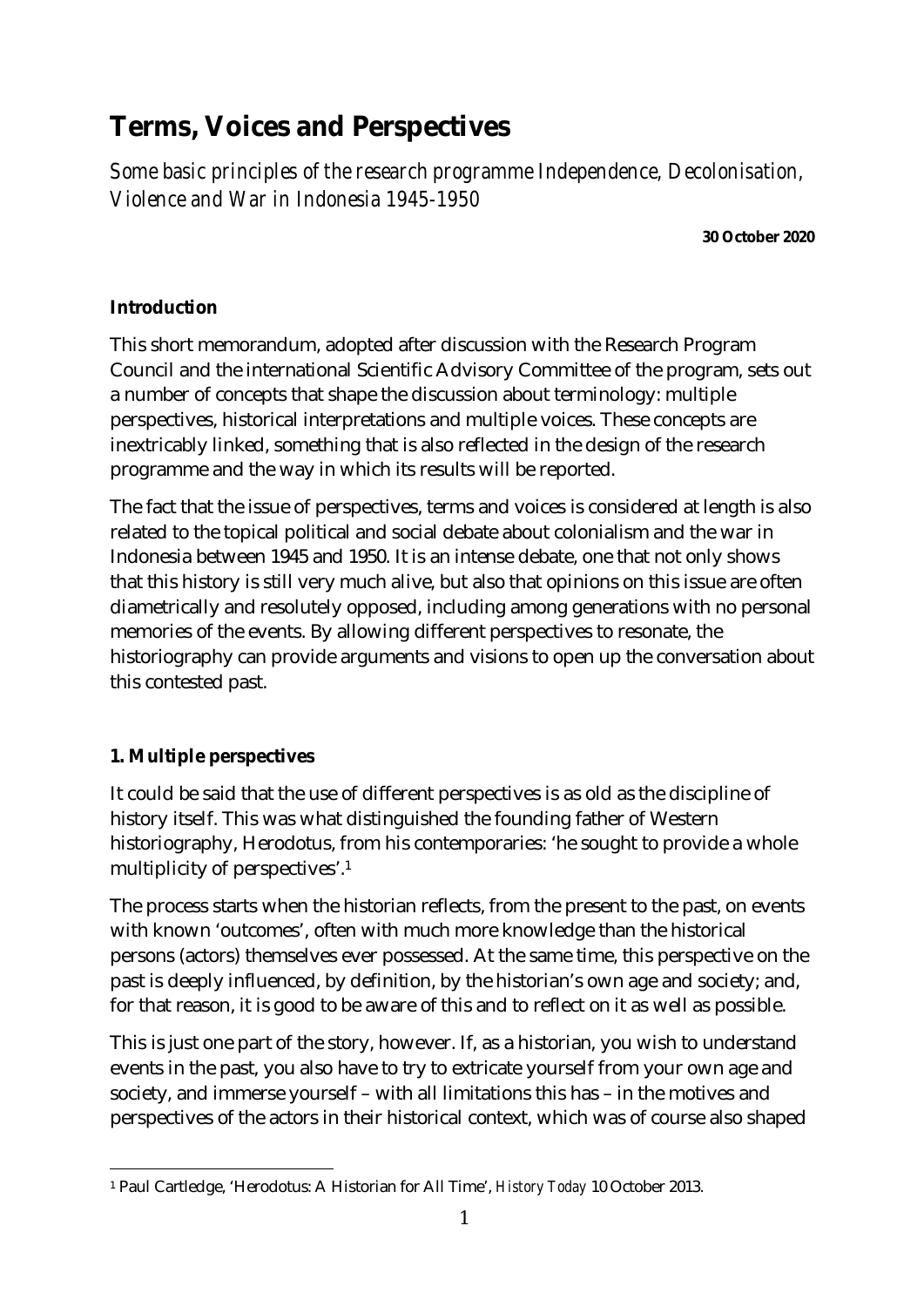by the political, socio-economic, cultural and ecological forces of the age. And while that is no small task, it is crucial: by attempting to understand what motivated people, what they saw and thought, and the space they had to do this, we can gain greater insight into people's actions and thereby into the course of the historical events themselves. In short, it is a professional requirement to take different perspectives seriously and to include them in the analysis.

To put this in epistemological terms: *immersing yourself in the perspectives of different historical actors contributes to a better understanding of the course of historical events.* In other words, multiperspectivity is an indispensable, essential instrument in the historian's toolkit.

At the same time, choosing to include multiple perspectives is a matter of principle, an expression of the attempt to be inclusive, to avoid bias wherever possible, and to highlight the perspectives of different historical actors. Although, for various reasons, such an exercise may not go down well with everyone or every social group, it can also be experienced as unusually enriching.

Fully-fledged multiperspectivity is an ideal, an ambition that will never be realised fully. That is because it is beset by many obstacles: not only language barriers and geographical and cultural distance, but also the limitations of the archival sources, which often mirror the power dynamics of the time, and in which the voiceless cannot be heard. In such cases, multiperspectivity is achieved by reading the sources differently, or by searching for sources other than official archives or established media, such as material remains or oral sources.

Although the Dutch policy and the use of violence, in particular, in their social, political and international context, are a key focus of this research programme, as formulated in the programme's design, we are aiming for multiperspectivity. This ambition is interpreted in various ways, including by

- presenting different actors in historical context and by highlighting their perspectives;
- cooperating with Indonesian historians, wherever possible;
- consulting as wide a range of sources as possible, from diverse historical  $\mathcal{L}^{\mathcal{L}}$ actors (different parties, international observers, groups in Indonesia and the Netherlands, etc.) (see also 3);
- an 'eccentric reading' of official sources, by seeking the experiences and perspectives of those other than official institutions;
- highlighting differences in terminology and allowing them to resonate as an expression of the perspectives (see also 4).

#### **2. Historical interpretations**

Our stories about the past are always and invariably *interpretations*. It would be an illusion to seek an 'objectively realistic picture' of history, a kind of completely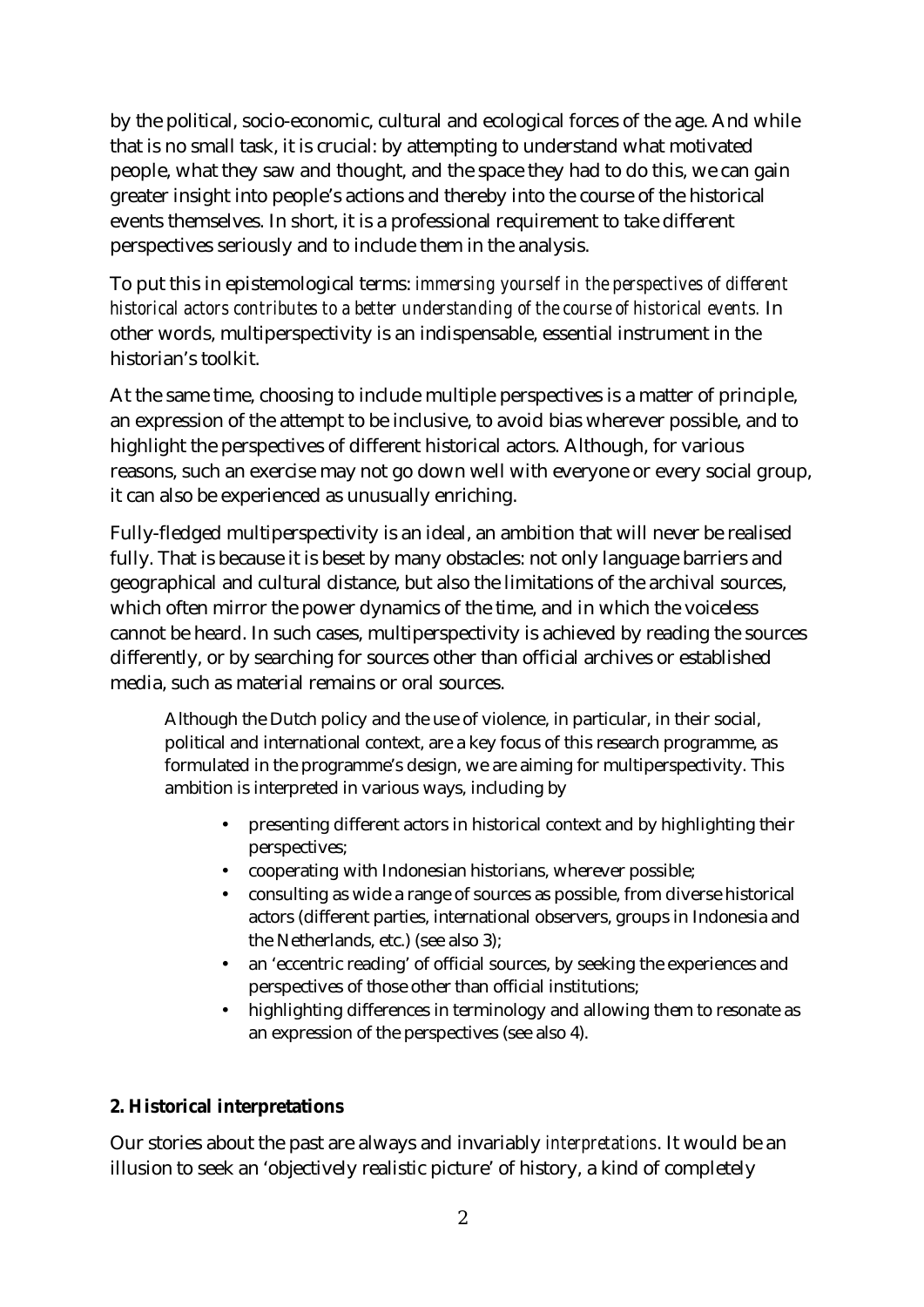transparent glass window through which to view historical reality, because there is no such thing as unmediated and comprehensive access to the past.<sup>2</sup> Instead, historians create a picture of the past from a chaotic amount of surviving material (in official documents, newspapers, letters, material remains, interviews); or better, an *interpretation* of the historical events, or, to put it yet another way, a *proposal*, an *invitation* to view the past in a particular way*.* In doing so, the art is to draw on established skills and standards to produce an account as plausible as possible.

Discussions between historians – 'a discussion without end', in the legendary words of the Dutch historian Pieter Geyl<sup>3</sup> – are almost invariably about *interpretations* and *perspectives,* and about the place and relevance of facts within them, more than about the facts themselves. In other words: facts do not play an independent role in interpretations, but acquire meaning *within* them, through their coherence, rather than forming their *basis*.<sup>4</sup> It is precisely this that distinguishes historical interpretations – and those of most other interpretations in the humanities – from most research in the natural sciences, for example. Although historians strive for 'faithful interpretations', these are inevitably shaped by the views of the historians themselves, and the age and society in which they live. In the early twentieth century, this realisation inspired the much-quoted dictum by the liberal Italian historian and philosopher, Benedetto Croce: 'all history is contemporary history [Ogni vera storia è storia contemporanea]'.<sup>5</sup>

In other words, both the questions and the answers in historiography are shaped by the present. Although objectivity, in the sense of reaching the absolute truth about the past, is an illusion, this is not the case if we conceive of objectivity as a *method*. The view that the outcomes of historical research cannot be absolutely 'true' does not give the historian *carte blanche* to resort to arbitrariness and fantasy. On the contrary, the awareness that this is all about convincing (or unconvincing) interpretations forces us to be as cautious as possible in our methods, and must function as an incentive to reflect on the methodology used, the handling of the sources, and their eventual interpretation: in short, to reflect on our own work and to put it up it for discussion.

It is to be expected that both the separate studies and the final report of the research program will present new interpretations of the events of 1945-1950. That is not only

https://www.navigator.nl/document/ida682c7a8ea800e5ff05537e7f3feac64/tussen-waarheid-enonzekerheid-burgerlijk-proces-praktijk-nr-xi-12-het-onderscheid-tussen-feit-enrecht?ctx=WKNL\_CSL\_1626

<sup>2</sup> 'Das Paradies der reinen Unmittelbarkeit ist verschlossen', according to Ernst Cassirer, *Philosophie der symbolische Formen,* quoted in Anton Mooij, *De Academische Boekengids* 41 (Oct. 2003) 15.

<sup>3</sup> 'Historiography can be seen as a discussion without end', P. Geyl, *Napoleon. Voor en tegen in de Franse geschiedschrijving* (1946) 5.

<sup>4</sup> Cf. Frank Ankersmit, *Narrative Logic. A semantic analysis of the historian's language*. Nijhoff, The Hague, etc.: 1981. Cf., e.g., R. H. de Bock. Het onderscheid tussen feit en recht. Tussen waarheid en onzekerheid, *Burgerlijk Proces & Praktijk nr. XI, 1.2* (31-05-2011)

<sup>5</sup> Benedetto Croce, *Teoria e storia della storiografia*, Bari 1917, 19202, p. 5.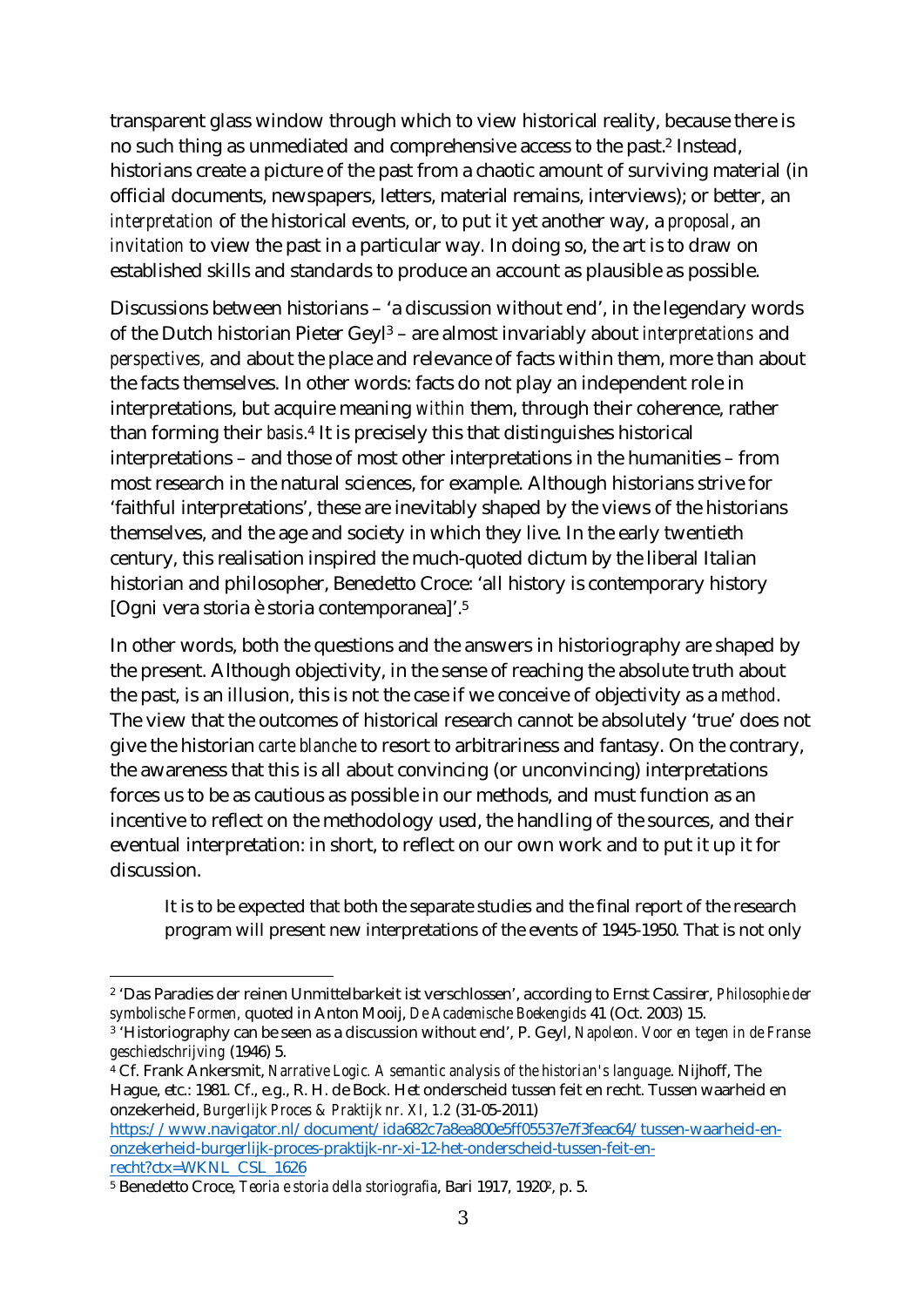a consequence of the wider multiperspectivist approach and the use of new and different sources, but also because the researchers have been able to benefit from the new insights and studies published by other historians in recent years. For example, much attention has been paid to the political, social and military developments in different regions, giving rise to a much more varied picture than the simple dichotomy of the Netherlands vs. the Republic of Indonesia.

Another example is the reconceptualisation of the Bersiap period: a term that no longer describes a period just after the Japanese capitulation, when, according to the Dutch historiography, mainly Dutch and Dutch East Indians were the victims of Indonesian violence, or, to put it even more starkly, victims of ethnically-motivated conflict; but a period in which Japanese, Chinese, Indonesian, British (East Indian) and other communities were also victims of Indonesian violence, as alleged (or otherwise) opponents of the Republic of Indonesia. The aim of this reconceptualisation is not to 'downplay the Dutch suffering', as some fear,<sup>6</sup> but to gain a more penetrating and comprehensive understanding of the course of the events and the dynamics of the violence that took place from August 1945.

#### **3. Multiple voices/multivocality**

If multiperspectivity is mainly about gaining a better understanding of historical events, multivocality is primarily about the way in which we tell or structure the historical narrative; in other words, the representation of the past. Or, to put it in other words, multivocality is about the question of how the different perspectives are given a human voice; and that is important, particularly when it comes to events that were experienced as traumatic, or when the emotions and memories of the historical actors are conflicting or incompatible. After all, the experiences of mass violence that form a central focus of this programme have often given rise to irreconcilable differences between people and groups, and sometimes even form the basis for group identities.

It was Saul Friedlander, the influential historian of the persecution of the Jews, who coined the term 'multivocality' for the historiography. He did so at a now-famous conference in 1990, on *Probing the limits of representation – Nazism and the 'Final solution'.* For Friedlander, 'multivocality' was a new way to write history that made space for emotions, contradictions, paradoxes and a multiplicity of voices, while at the same time allowing one to distance oneself from the traditional image of the historian as the all-knowing narrator of a 'definitive' story. Telling history in this way does not mean that the historical events are relativised; on the contrary, they are in fact anchored even more firmly in the different stories. In addition, multivocality also

<sup>6</sup> As argued by a the Federation of Dutch Indos/Indo Dutch, http://www.federatie-indo.nl/19-06-14/ (d.d. 25-6-2020).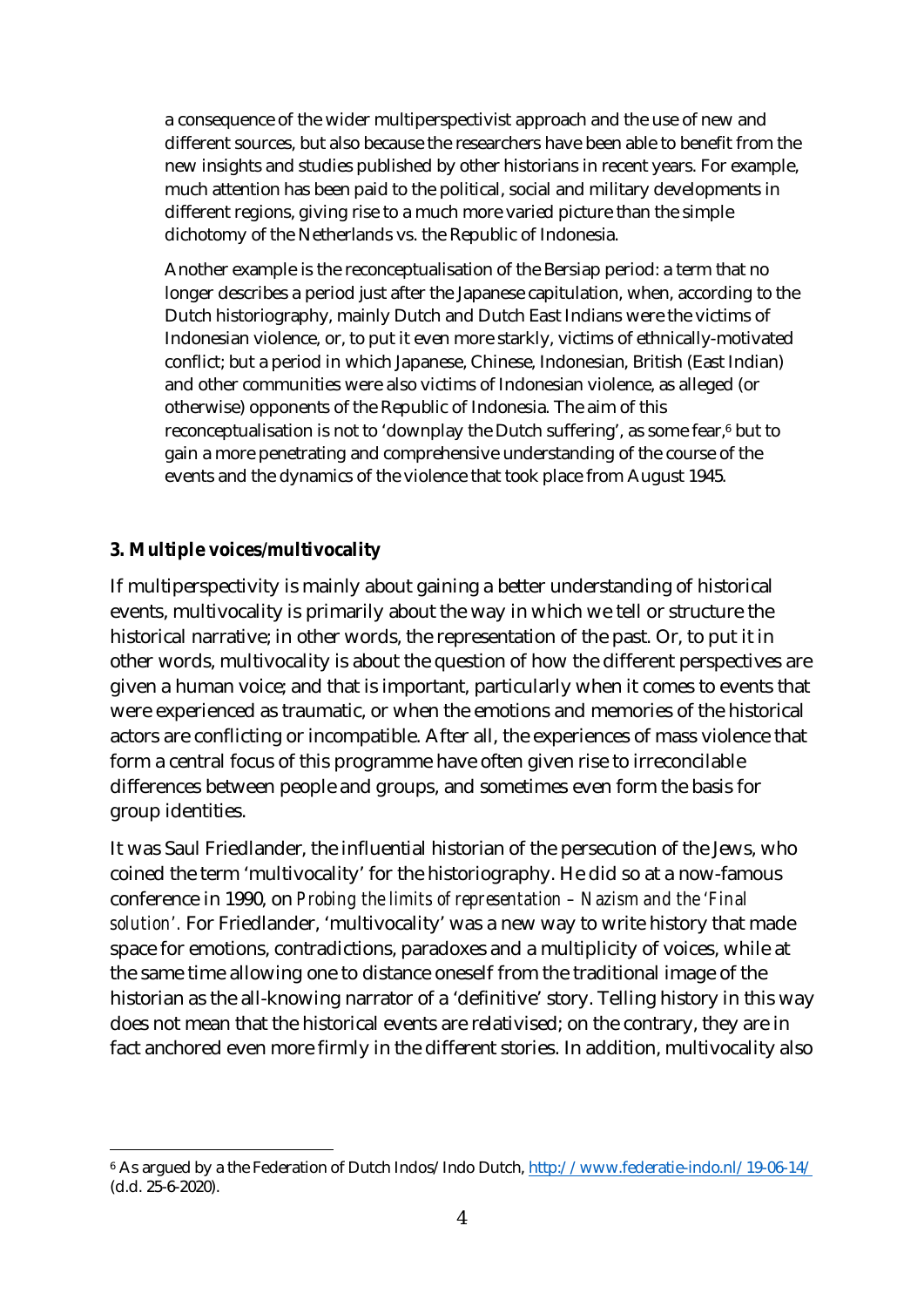gives the historian an opportunity to reveal their own presence in the historical story, and thus to engage in the necessary reflection on their role as an interpreter.<sup>7</sup>

In Friedlander's view, this new approach was necessary precisely because of the extreme nature of the events that he was describing: the physical destruction of communities by the National Socialists. In his widely acclaimed two-volume work, *Nazi Germany and the Jews*, he put these views into practice, and in doing so established a new standard in historiography.<sup>8</sup> He presented numerous witness accounts and drew on diaries, reports, memos and articles, and engaged in a step-bystep analysis of the different levels of reality that co-exist alongside one another. As this last point shows, multiplicity and multivocality - multiple perspectives and multiple voices - go hand in hand.

In the research programme, the different voices will be addressed at length, not least in the final report and the special 'Witnesses and Contemporaries' project. The fact that we want multiple voices to be represented in the studies and other products is a logical consequence of the inclusion of multiple perspectives: it is a way to communicate to the reader whilst simultaneously 'doing justice' to the different historical perspectives.

## **4. Terminology**

Terms are fluid and are invariably associated with perspectives: those of disciplines, domains, individuals, parties, institutions, national historiographies and periodisations. The same phenomenon can be described using different terms, whilst the same term can have different meanings. In the view of Indonesian republicans, what the Dutch government in 1947, and again in 1948, described euphemistically as 'police actions' amounted to a war, an act of aggression against the recently-declared republic, which had by then been recognised *de facto* by a number of states, including the Netherlands itself, and even *de jure* by several states.

Describing this situation is problematic from an international legal perspective. Nevertheless, most historians will not refrain from using the word 'war' to describe the entire period between 1945 and 1950, just as they refer to the Eighty Years' War or the Yugoslav Wars. In that case, the term 'war' is not used in a legal or

<sup>7</sup> In the words of James E. Young: 'For the integrated historian, this means a historiography whose narrative skein is disrupted by the sound of the historian's own, self-conscious voice. As Friedlander writes, such "commentary should disrupt the facile linear progression of the narration, introduce alternative interpretations, question any partial conclusion, withstand the need for closure." These interruptions would also remind readers that this history is being told and remembered by someone in a particular time and place, that it is the product of human hands and minds.' *At Memory's Edge. After-Images of the Holocaust in Contemporary Art and Architecture*, Yale University Press 2002. <sup>8</sup> Saul Friedlander, *Nazi Germany and the Jews: Volume 1: The Years of Persecution 1933-1939 ; The Years of Extermination 1939-1945,* New York: HarperCollins 1997/2007.